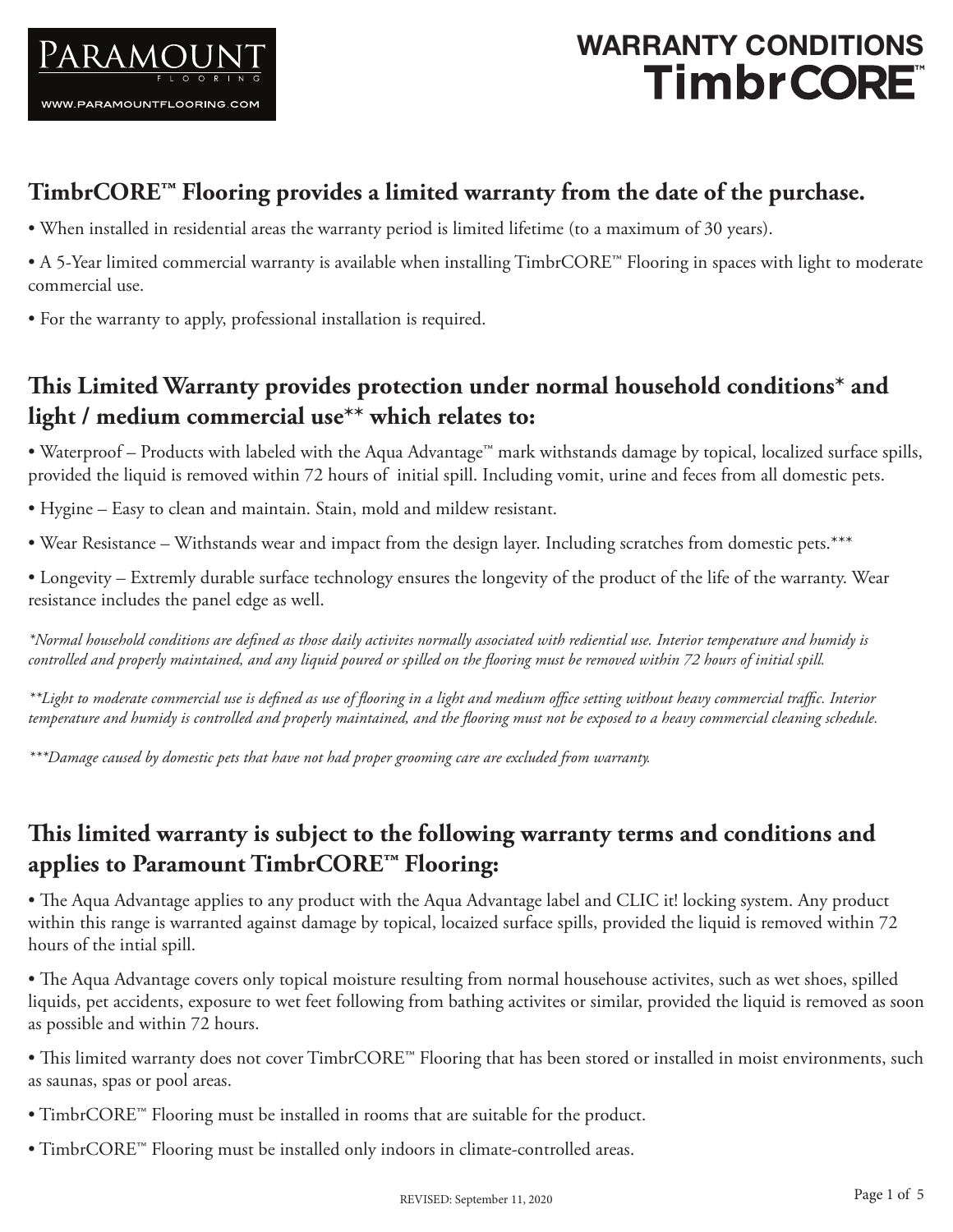- This limited warranty does not apply to damages
	- caused by water or moisture in the subfloor or underneath the flooring, or to any laminate flooring installed on mineral subfloors without using an appropriate moisture barrier.
	- **caused by moisture from standing water, continuous exposure to water or other liquids resulting from leaking pipes, leaking appliances or flooding.**
	- from exposure to excessively dry environments, intense heat or stains caused by industrial products or chemicals other than those specifically recommended by the manufacturer for cleaning purposes.
- Damage caused by fluids of any source or type that are not immediately removed is not covered by this limited warranty.

• In case of installation in light to moderate commercial settings, the warranty is limited to a period of 5-years from date of purchase. Paramount Flooring does not warrant the product when it is installed in a setting that subjects the flooring to more than light to moderate commercial use.

• This limited warranty covers hidden defects only. The installation of flooring pieces with obvious visual damage, or other damage which is reasonably discoverable by the floor installer prior to installation will void this limited warranty.

• This limited warranty applies only to first quality product purchases. This limited warranty does not apply to factory seconds, remnant materials, or similar materials which have been discounted due to known imperfections.

• This limited warranty is not transferable, applies only to the initial buyer, and only for the first installation of the laminate flooring.

• This limited warranty does not cover discoloration due to excess exposure to heat and sunlight.

• Installation must strictly comply with the manufacturer instructions. Any installation which does not strictly comply with manufacturer instructions shall void all warranties. The installation instructions should be obtained through a retailer or at www.paramountflooring.com

• This limited warranty does not cover conditions or defects caused by unsuitable sub-flooring or poor sub-floor preparation, incorrect installation, the use of improper adhesives, or damage caused to the product by construction-related activities.

• The Laminate Flooring must be used as intended and according to the instructions for care. This limited warranty does not cover damage to the flooring caused by excessive wear or abuse, including floors subjected to high mechanical impacts or stresses which are not considered ordinary and customary. These conditions include, but are not limited to:

- Damage caused by failure to properly care for, or modification to the TimbrCORE™ Flooring.
- Water damage from plumbing leaks, floods or storms.
- Damage caused by water or moisture trapped beneath the Laminate Flooring including, but not limited to, hydrostatic pressure (water or moisture under the floor that is transmitted to the surface through exerted pressure) or other conditions that result in water or moisture originating below the TimbrCORE™ Flooring.

• This limited warranty does not apply to flooring which is damaged by improper use or cleaning using chemicals other than those recommended by the manufacturer. In addition the following is excluded from warranty coverage:

- Damage caused by using excessive amounts of liquid when cleaning.
- Damage caused by the use of abrasives, waxes, polishes, soaps or other unsuitable detergents.
- A dulling of the finish due to insufficient or incorrect care and cleaning.
- Damage caused by scrubbers, polishing machines, pressure washers, steam cleaners\* or similar products (\*TimbrCORE™ Flooring with Aqua Advantage™ are approved for steam cleaners).
- Damage caused by furniture with castor wheels, by rotating beater bars, or by pets, toys or other objects.
- Damage caused by caustic chemicals and accidents, burns, scorching or fire.

• "Abrasion" is defined as the complete removal of the decor layer in at least one area that is clearly recognizable and is at least 1 cm2 (0.155 square inch) in size.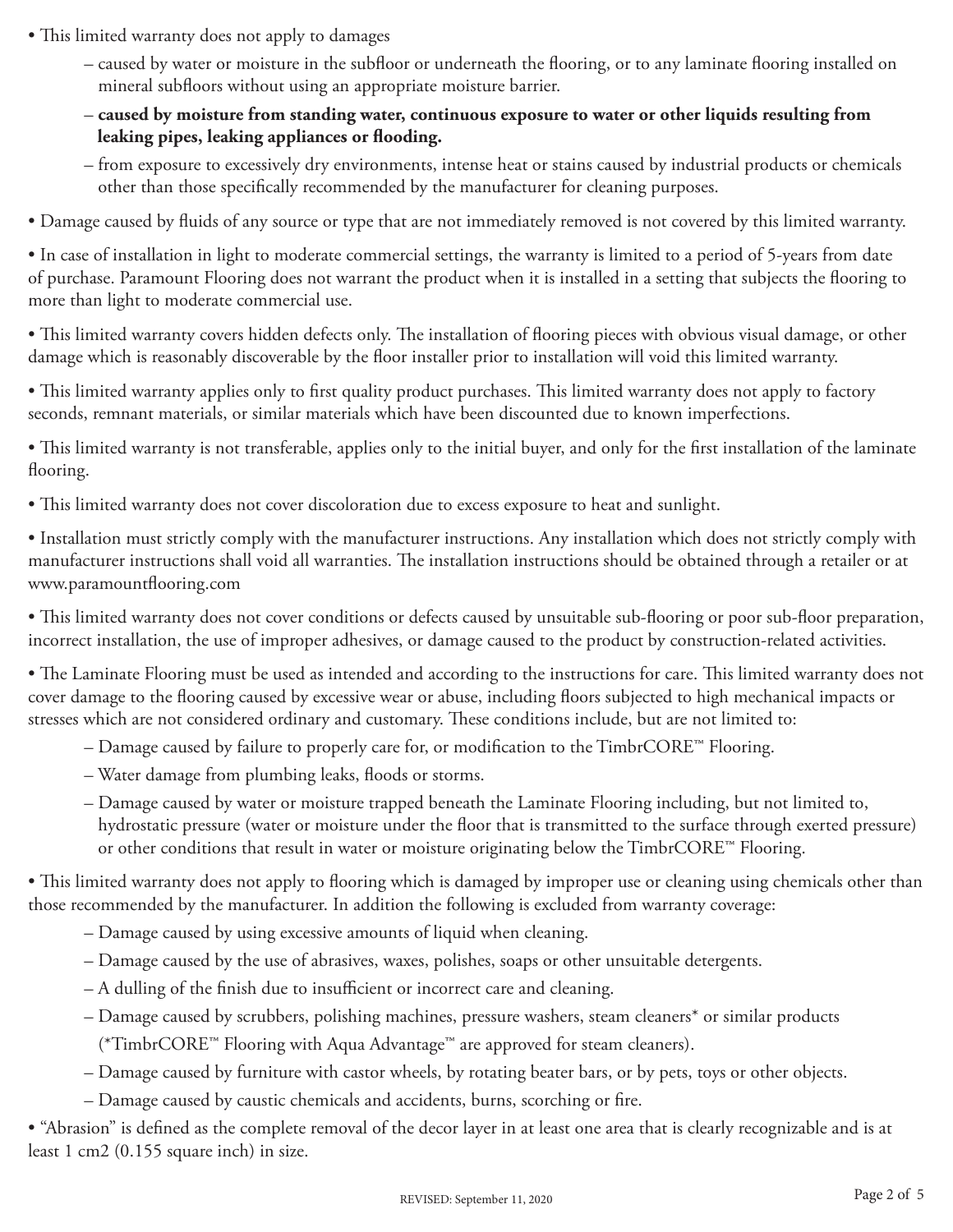• Cracks and splinters that are caused from dropped ordinary household items may be covered under this limited, prodvided, that the object weighs less than 1 lb (0.5 kg) and falls from a height of not more than 36 standard counter height (36 inches, or 90 cm). In order to be subject to redress through this limited warranty, resulting cracks and / or splinters must be clearly visible when viewed from a normal standing height of at least 36 inches (90 cm) above the surface.

• Damage caused by pointed or sharp-edged objects, including improperly covered furniture feet, is excluded from this limited warranty. Ordinary wear and tear and minor scratches of the flooring surface are to be expected and are not covered under this limited warranty.

• Color and gloss level variations due to different product runs are expected and are not covered by this limited warranty.

• This limited warranty does not cover variations of color, shade or texture of the panels that differs from those shown on photographs or samples.

• This limited warranty applies only to the repair and / or replacement of the flooring product itself. Paramount Flooring

is not responsible and cannot be held liable for any loss of time, inconvenience, expenses, secondary damage or other

consequential damages caused by or resulting from a warrantable defect.

• This limited warranty does not apply to any accessories (i.e. floor thresholds, moldings, underlay materials).

• Explanations, samples, and other information about the product contained in brochures, publications, or other marketing tools, or statements made by sales representatives, distributors, or retailers are for general informational purposes only and are not binding upon Paramount Flooring. No sales representatives or distributors shall have any authority whatsoever to establish, expand, or otherwise modify Paramount Flooring limited warranties.

## **What is the scope of the warranty issued by Paramount Flooring?**

After receipt of the warranty claim and confirmation of covered damage, Paramount Flooring will supply a material replacement to the customer from the current range of products (same material, if still available, or material of equal quality and/or value). The material will be delivered free of charge to the initial point of sale. This is the maximum compensation available under this limited warranty. No other compensation will be provided by the manufacturer.

• Incidental installation expenses, including the cost of re-installation, are not covered by Paramount Flooring and do not form part of this limited warranty.

• If it is determined that an area of flooring is subject to replacement under this limited warranty Paramount Flooring's obligation shall be reduced in accordance with the age of the flooring.

- In the case of residential installations, the replacement cost obligation for Paramount Flooring shall be reduced:
	- by an amount equal to 3 % per year subsequent to the floor's installation, for products with a limited Lifetime\* warranty period (\*limited lifetime warranty to a maximum of 30 years)

• In the case of commercial installations, the replacement cost obligation for Paramount Flooring shall be reduced by an amount equal to 15 % per year subsequent to the floor's installation.

• Reasonable labor replacement costs will be handled on a case by case basis and only for floors initially installed by a professional flooring contractor. Paramount Flooring is not liable for costs of moving furniture or other items, appliances or fixtures that must be moved in order to effect repairs.

• Warranty coverage for replacement material will be limited to the remaining time of the original warranty.

• Under the term of these limited warranties, Paramount Flooring will not be liable for indirect, special, incidental, consequential or other damages of any kind, for whatever reason.

*Note: Some States or Provinces do not allow the exclusion or limitation of incidental or consequential damages, and therefore the above limitation or exclusion may not apply to you.*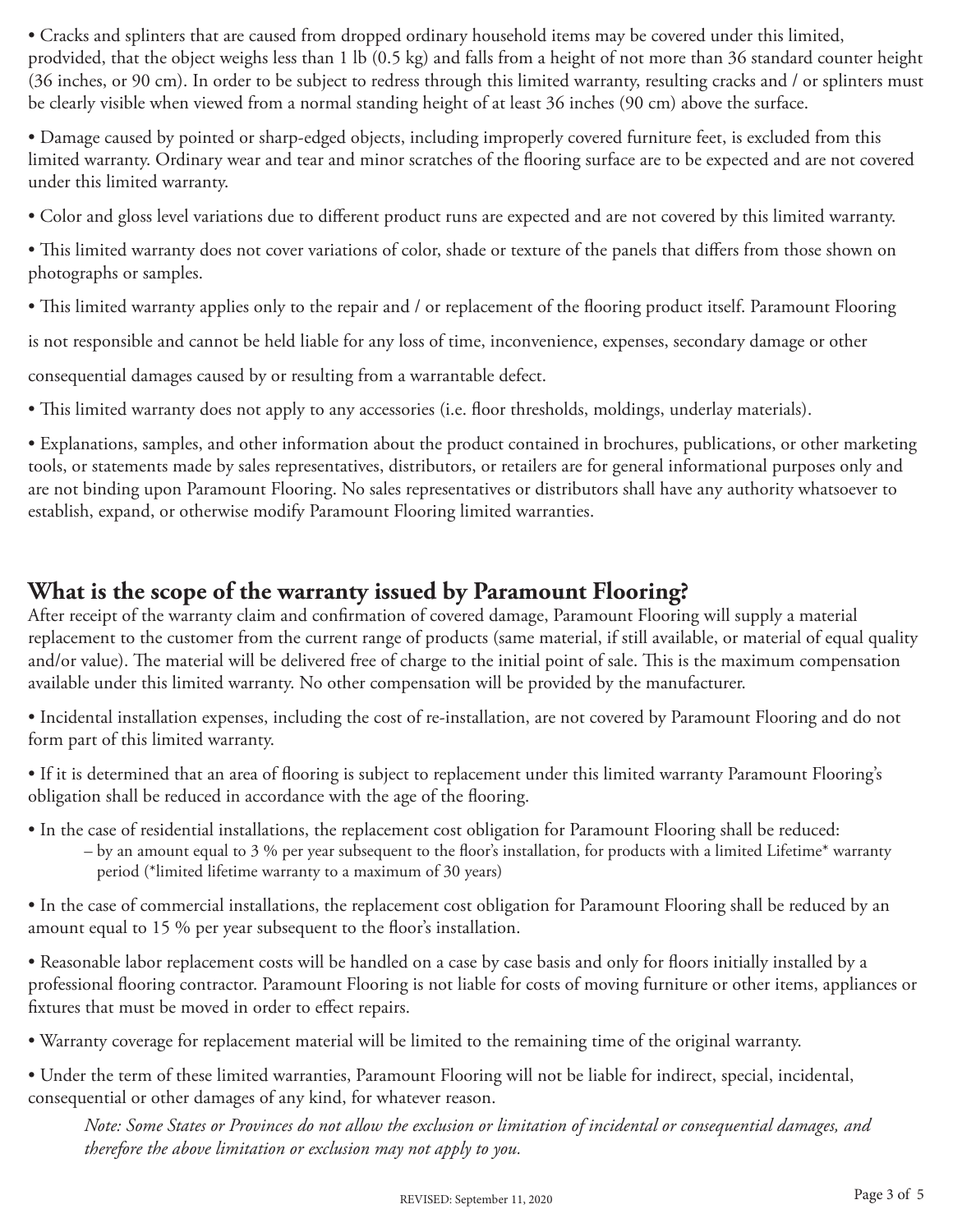• Paramount Flooring hereby disclaims and rejects any implied warranties, including any implied warranty of merchantability or fitness for a particular purpose. No such implied warranties apply to any product sold by Paramount Flooring.

*Note: Some States or Provinces do not allow the disclaimer of limited warranties, and therefore the above limitation or exclusion may not apply to you.*

• Except as set out in this document, there are no express warranties made by Paramount Flooring covering this product.

• This warranty gives you specific legal rights, and you may also have other rights which vary from State to State in the U.S., or from Province to Province in Canada.

## **How do I submit a claim?**

• If the purchaser believes there is damage to the flooring covered by this limited warranty, the purchaser should immediately contact his/her authorized dealer. In most cases, your local dealer can provide you with a solution to resolve the situation.

• Upon receipt of a claim, Paramount Flooring reserves the right to inspect the TimbrCORE™ Flooring at the installation location and to verify the eligibility of the warranty claim with respect to the cause, and with respect to the extent of the claim.